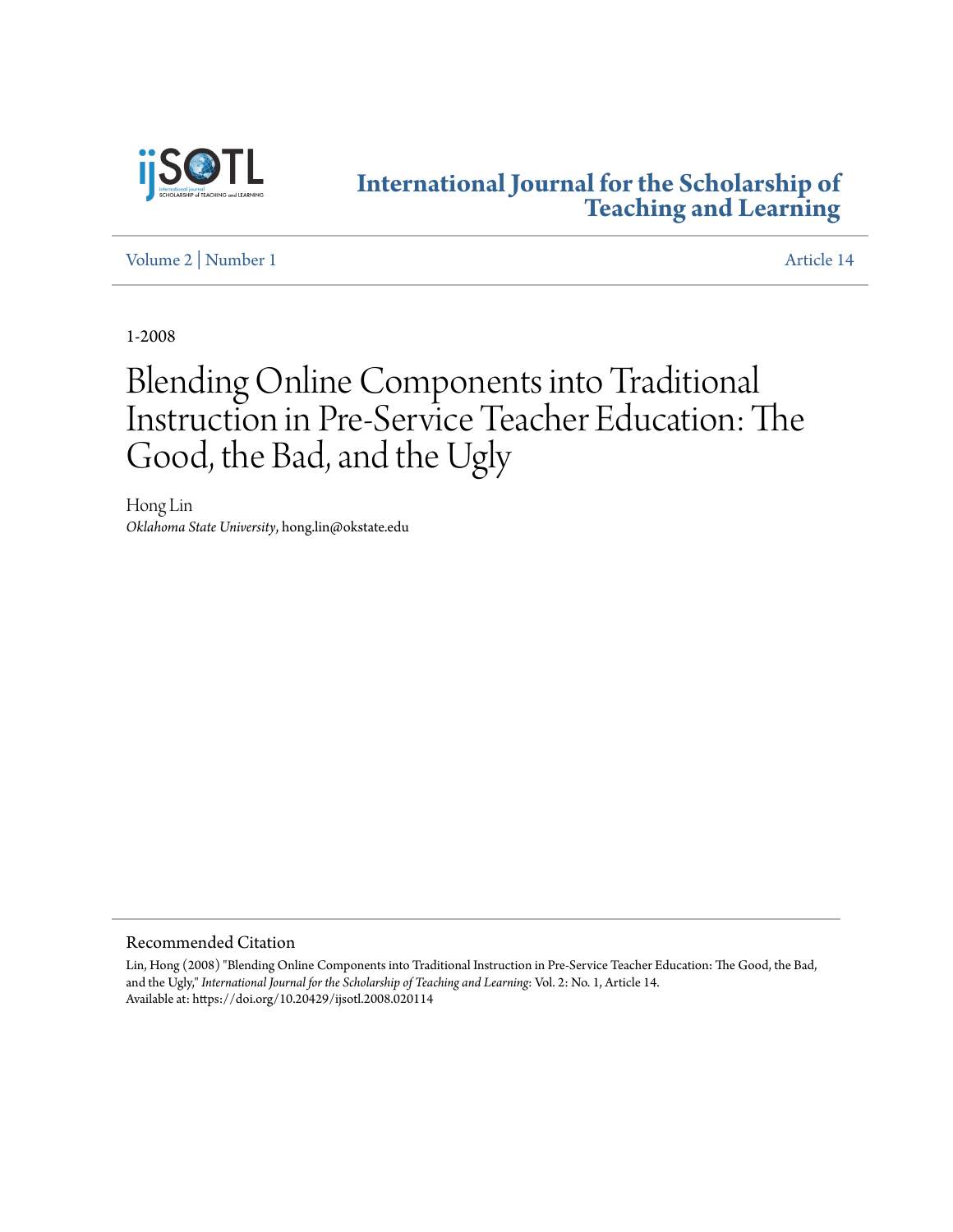## Blending Online Components into Traditional Instruction in Pre-Service Teacher Education: The Good, the Bad, and the Ugly

#### **Abstract**

This study investigated the effectiveness of using online instruction as a supplement to a face-to-face introductory technology education course. Survey data were collected from 46 pre-service teachers. Findings indicated that when traditional face-to-face instruction was combined with online components, learning was enhanced over a single delivery mode. However, the blended approach adopted in this course also brought unexpected challenges for both students and the instructor. The paper identified good teaching and learning practices arising from blended instruction and presented lessons learned for future design and implementation for blended instruction.

#### **Keywords**

Blended instruction, Seven Principles of Good Practices, Pre-service teacher education, Traditional instruction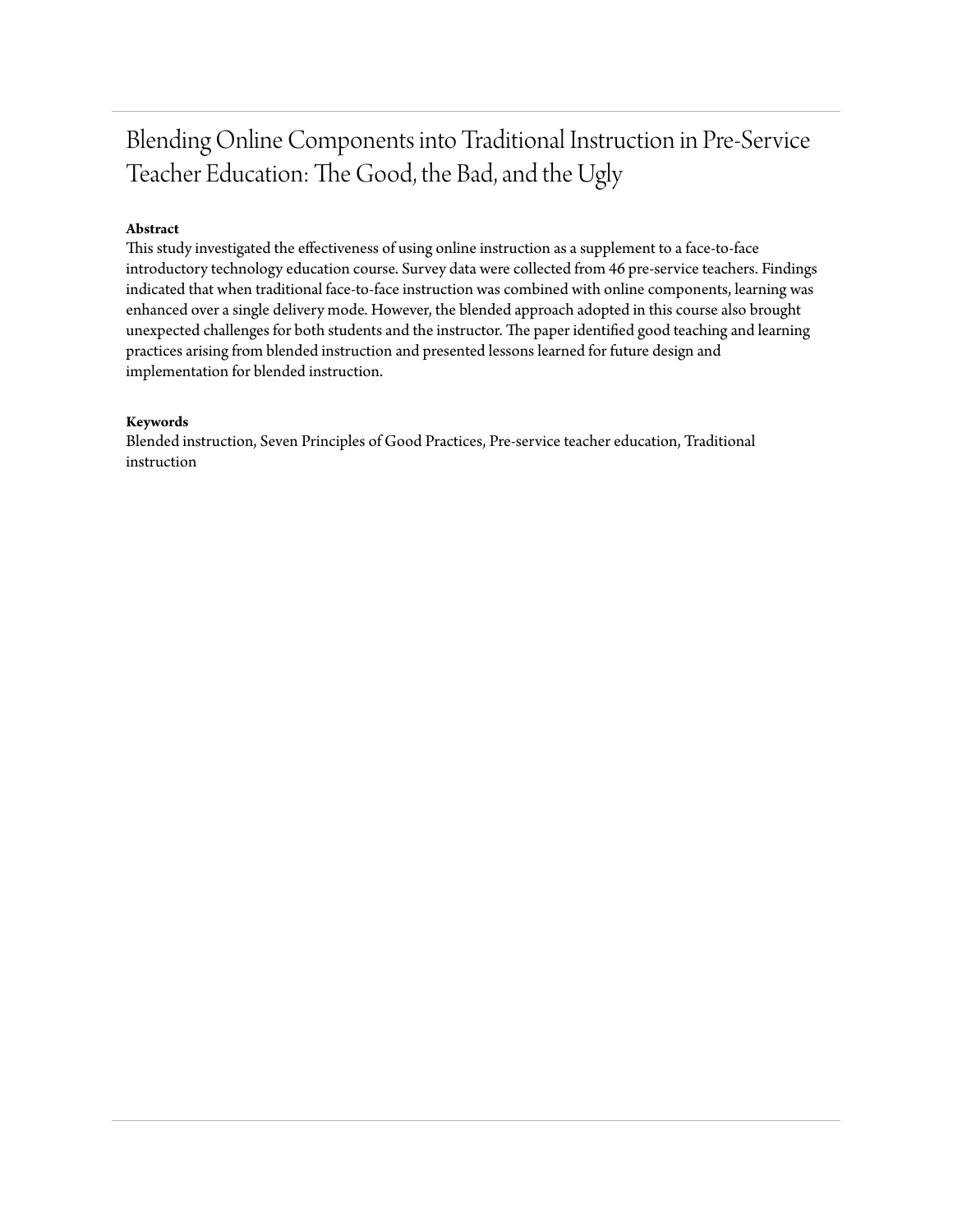#### **Blending Online Components into Traditional Instruction in Pre-Service Teacher Education: The Good, the Bad, and the Ugly**

**Hong Lin** Oklahoma State University Stillwater, USA [hong.lin@okstate.edu](mailto:hong.lin@okstate.edu)

#### **Abstract**

This study investigated the effectiveness of using online instruction as a supplement to a face-to-face introductory technology education course. Survey data were collected from 46 pre-service teachers. Findings indicated that when traditional faceto-face instruction was combined with online components, learning was enhanced over a single delivery mode. However, the blended approach adopted in this course also brought unexpected challenges for both students and the instructor. The paper identified good teaching and learning practices arising from blended instruction and presented lessons learned for future design and implementation for blended instruction.

*Key words*: blended instruction, Seven Principles of Good Practices, pre-service teacher education, traditional instruction

#### **Introduction**

According to the U.S. Department of Education, 99% of all public schools have access to the Internet, of which 94% have high-speed broadband connections (U.S. Department of Education, National Center for Education Statistics, 2002). *Indeed, just because almost all schools are hooked up to the Internet doesn't mean all students in all classrooms have access to it. The 2006 D.O.E. statistics show a 4.4 ratio of school children to Internet-enabled instructional computers*. The changes in the classroom pose challenges not only for in-service teachers but also for preservice teachers in that they are expected not only to keep up with advancements in computer technology in the K-12 educational environment, but also to integrate technology effectively into the curriculum (Hofer, 2005; Kay, 2006; Marra, 2004; Pellegrino, Chudowsky, & Glaser, 2001).

Unfortunately, a national survey indicated that many teacher preparation programs, though well-intentioned, fail to teach student teachers the necessary technology skills to proficiently integrate technology into their classrooms as teachers (Moursund & Bielefeldt, 1999). Such failures, according to the Office of Technology Assessment (OTA), are clustered around technology instruction, which teaches about technology instead of teaching student teachers how to integrate technology across the curriculum (OTA, 1995), putting greater pressure on national teacher preparation programs to augment the effectiveness of technology integration in their pre-service courses. If the classroom teachers do not agree with the underlying philosophy of innovative technology curriculum, it is very unlikely that they are ready to embrace technology integration across the curriculum (Barnes, 2005; Ertmer, Ottenbreit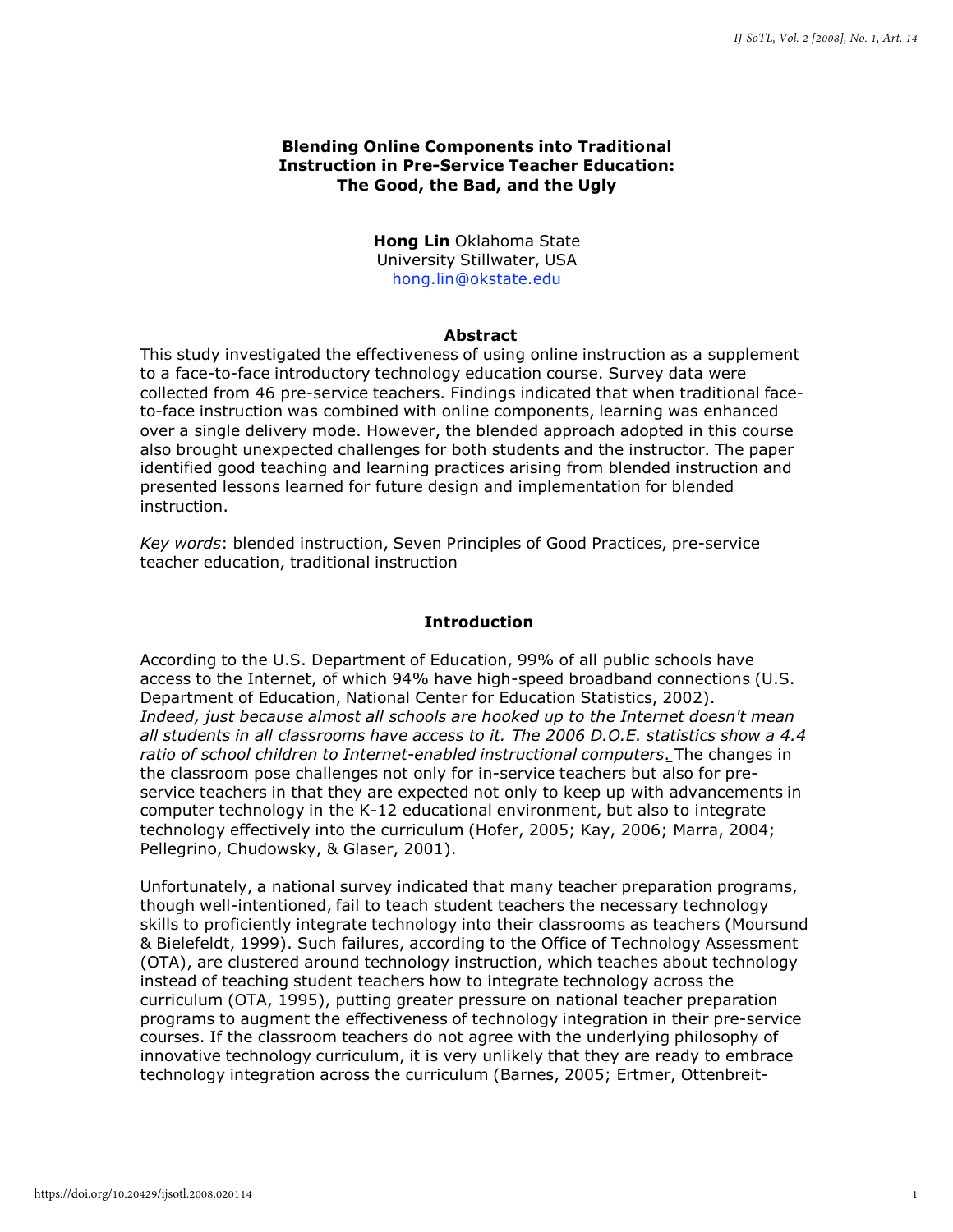Leftwich, & York, 2006-07; Harreaves, 1994). On the contrary, if teacher educators model effective uses of technology as tools for teaching and learning, pre-service teachers are more likely to include technology tools in their future classroom practice (Carlson & Gooden, 1999; Keller, 2002; Zehr, 1997).

Therefore, the purpose of this study is to examine the effectiveness of blended instruction in an introductory technology course for pre-service teachers. Specifically, the study investigated 46 pre-service teachers' perceptions of combining online components into traditional face-to-face instruction. Based on the analysis of the findings, the study identified good practices as well as concerns of using online components as supplements to traditional courses. Lessons for design and implementation considerations were provided for instructors who intend to adopt blended instruction.

#### **Literature**

#### **Blended Instruction**

Blended instruction is also known as hybrid instruction. As an emerging delivery method, blended instruction combines face-to-face instruction with online instruction in a way that part of the course meetings or learning activities are conducted online (Bonk & Graham, 2005). In comparison, traditional face-to-face instruction is led by an instructor and person-to-person interaction occurs in a synchronous (occurring at the same time) environment (Bonk & Graham, 2005).

Literature has sufficient discussions on different delivery modes. Face-to-face instruction, on the one hand, has the advantage of having an instructor to "guide, correct, and answer questions on the spot" (Lankbeck & Mugler, 2000, p. 5). On the other hand, this approach is sometimes criticized for its lack of learner-centered strategies (Rodes, Knapezyk, Chapman, & Chung, 2000). Online instruction can potentially supplant the more traditional method of teaching via lecture by students learning at any location with an Internet connection (Whitehead, 2002). However, one of the major criticisms of online instruction is that some online courses are often presented in a dry, "page turner" format, with point-and-click quizzes and little pragmatic experience for the students (Singh, 2003). This caveat often results in high dropout rates in classes that are completely online (Young, 2002). For this reason, it is argued that the convergence between face-to-face and online instruction, or blended instruction, has some recognized advantages over traditional and online instruction. For example, blended instruction encourages asynchronous learning, which allows students more time on task, accommodates different learning styles and maintains quality faculty-student interaction in the classroom at the same time (Dukes, Waring, & Koorland, 2006; Marsh, McFadeen, & Price, 2003; Martyn, 2003).

Emerging empirical studies support blended instruction as an effective approach for skill-driven learning – combining self-paced learning with instructor support for knowledge and skill development (Kerres & Witt, 2003). Toledo and Toledo (2005) found this approach effective in helping their secondary education students to understand the contemporary issues related to secondary curriculum and school organization. Martyn (2003) indicated positive feedback when adopting a blended online model for eight institutional classes. Murphy (2002) reported that blended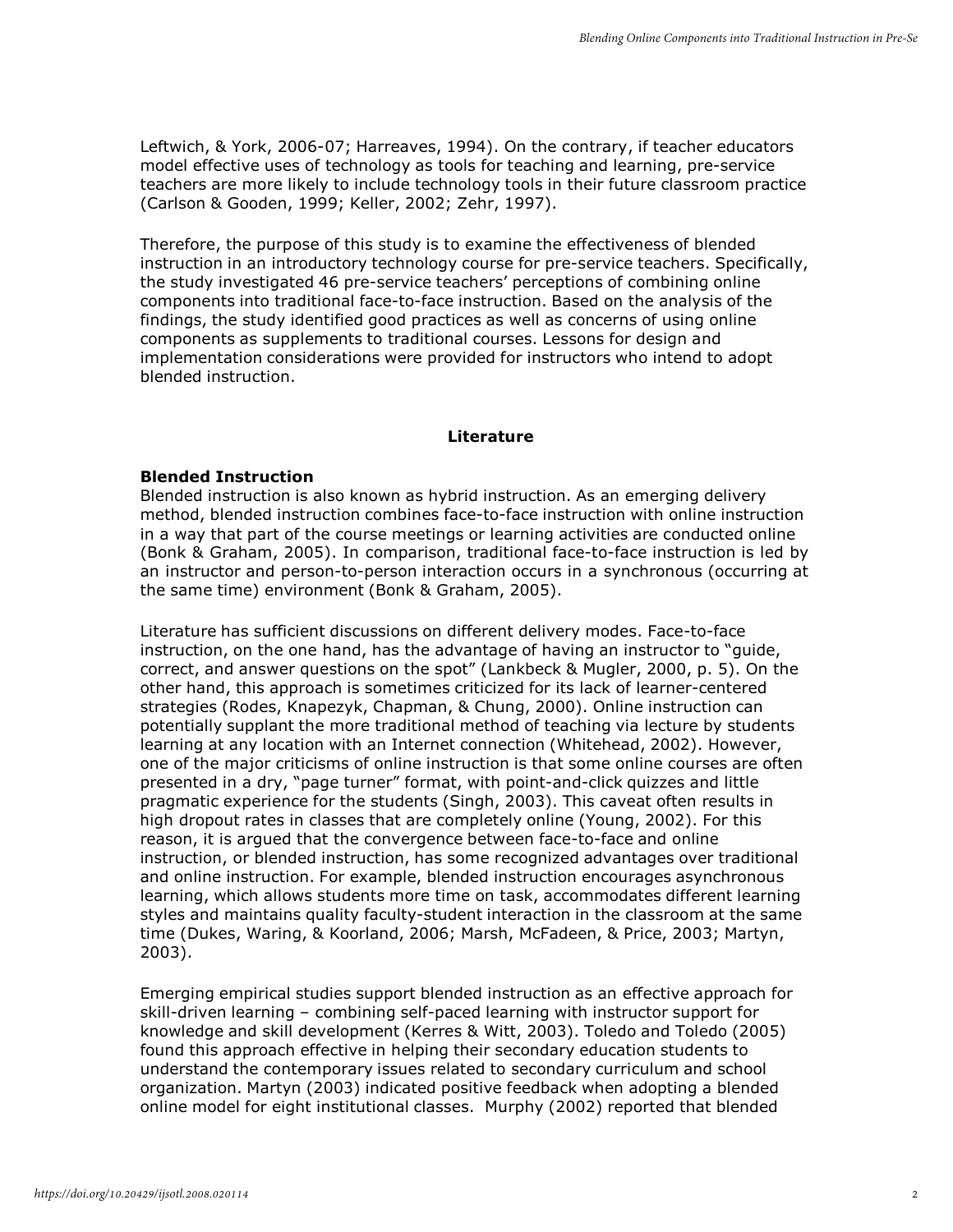instruction was particularly useful in some lower-division introductory courses with large enrollments. In addition, blended instruction reduces dropouts and combines different pedagogical approaches with Web-based technologies (Kerres & Witt, 2003).

Coupled with the fact that many institutions are exploring the benefits of both faceto-face and online environments by adopting blended instruction, a recent study indicated that by the end of the decade, the vast majority of courses in higher education will have some Web components in their traditional classes (Kim & Bonk, 2006). With this understanding, the president of Pennsylvania State University, Graham Spanier, recognized blended learning as "the single greatest unrecognized trend in higher education today" and touted it as part of the vision for his university (Young, 2002).

Different learning environments have advantages and disadvantages to suit different learning styles. Researchers have pointed out, however, that the question needing to be addressed is not which delivery mode is superior, rather how can teachers use technologies to enhance students' experience in traditional teaching and learning environments? (McDonald, 2002; Moore & Kearsley, 1996). Ultimately, it is the quality of technology integration rather than the mode of delivery that should be emphasized in any learning environment. Moreover, the learning effectiveness in any environment is simply based on sound instructional design principles and practices (Russell, 1999) and the strategic implementation of them (Murphy, 2002). To this end, a model for using technology to enhance good practices in undergraduate education is presented.

#### **Good Practice in Undergraduate Education**

Chikering and Gamson (1987) proposed the Seven Principles of Good Practice in Undergraduate Education. The principles, based on a meta-analysis of 50 years of research on undergraduate education in the United States, reflect an underlying view of education as active, cooperative, and dynamic. Since its publication, the Seven Principles have been widely used as a general framework to guide, assess, and improve college teaching (Graham, Cagiltary, Kim, Craner, & Duffy, 2001; Martyn, 2003).

Ten years after the Seven Principles were published, Chickering and Ehrmann (1996) contextualized the Principles for a digital age. In their article *Implementing the Seven Principles: Technology as Lever*, they discussed some of the most costeffective and appropriate ways to use technologies to advance the Seven Principles. The following table summarizes the Principles and how technology can be used in college teaching and learning. These principles, along with the practices of technology integration, will be used as a framework to identify good teaching and learning practices in the study.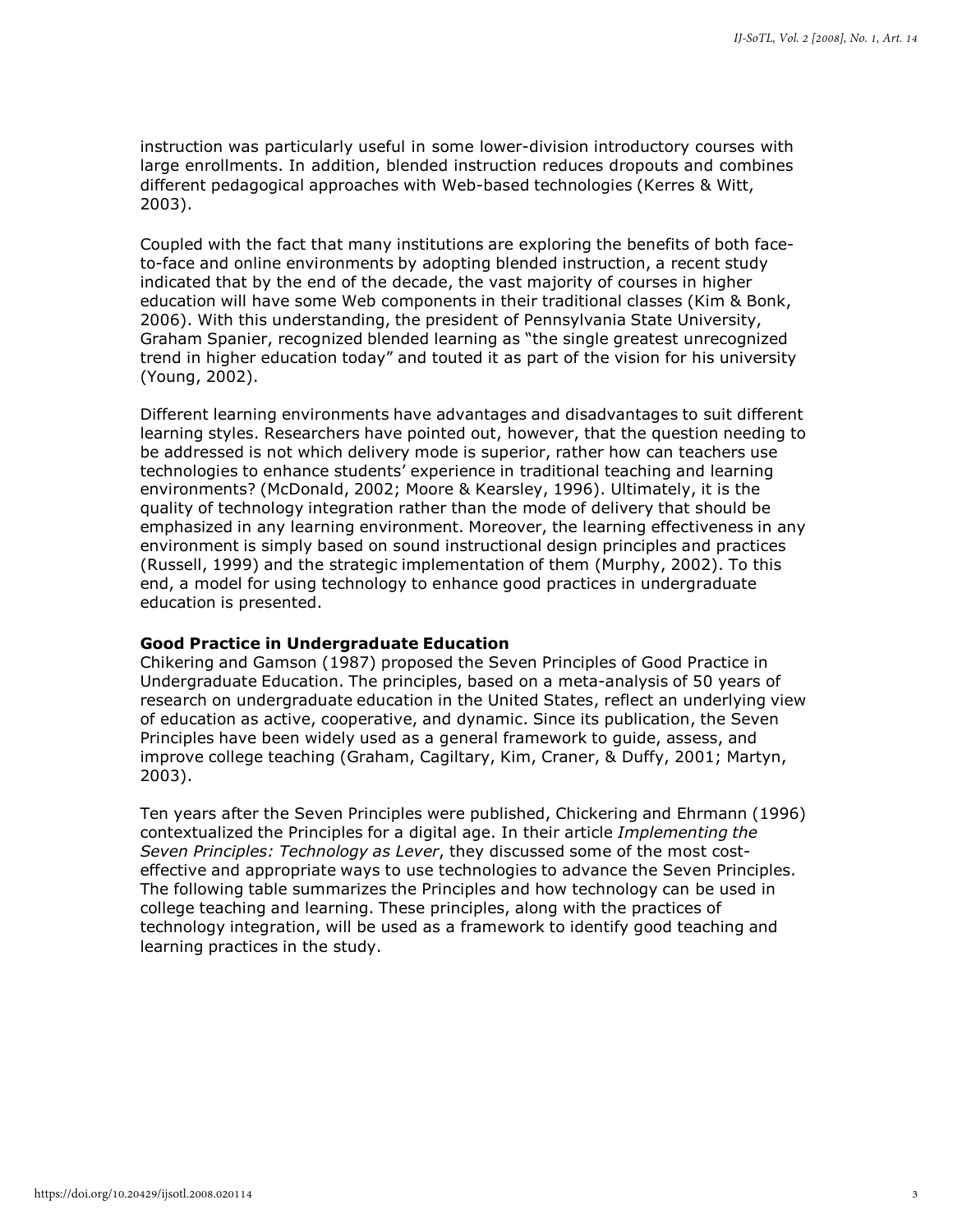**Table 1**: Implementing the Seven Principles: Technology as Lever (modified from Chickering and Ehrmann, 1996)

| <b>Principle</b>                                                       | <b>Explanation</b>                                                                                                                                                                                                                                    | <b>Technology</b>                                                                                                                                                                                                                                                                                    |
|------------------------------------------------------------------------|-------------------------------------------------------------------------------------------------------------------------------------------------------------------------------------------------------------------------------------------------------|------------------------------------------------------------------------------------------------------------------------------------------------------------------------------------------------------------------------------------------------------------------------------------------------------|
| 1. Encourage Contact<br>between Students<br>and Faculty                | This principle considers<br>student-faculty interaction<br>as the most important<br>factor in student motivation<br>and involvement.                                                                                                                  | With communication tools<br>such as e-mail, live chat,<br>discussion board and video<br>conferencing, student-faculty<br>interaction can become more<br>"thoughtful and safe" in<br>writing than some intimidating<br>situations in a classroom or<br>faculty office.                                |
| 2. Develops<br>Reciprocity and<br>Cooperation among<br><b>Students</b> | Good learning is enhanced<br>by good collaboration and<br>the process of socialization<br>in a team environment.<br>Teaching should augment<br>students' higher order<br>thinking and promote<br>knowledge sharing with<br>others.                    | Communication tools s make<br>study groups and collaborative<br>learning possible without<br>constraints of time and<br>location.                                                                                                                                                                    |
| 3. Encourages Active<br>Learning Techniques                            | Students must employ<br>different learning strategies<br>such as discussing, relating,<br>demonstrating, evaluating,<br>and reflecting in order to<br>internalize the content.                                                                        | New technologies can engage<br>students to employ active<br>learning techniques as they<br>immerse in an interactive<br>environment, which can<br>include electronic libraries,<br>simulating laboratories, and<br>virtual architectural studios.                                                    |
| 4. Gives Prompt<br>Feedback                                            | This principle emphasizes<br>the importance of providing<br>students with appropriate<br>and timely feedback. Such<br>feedback should be<br>formative rather than<br>summative so that students<br>can have the opportunities<br>to make improvement. | Technologies can play a<br>positive role in providing<br>feedback. For example,<br>technological resources such<br>as video can be a tool for<br>critical observations for novice<br>teachers.                                                                                                       |
| 5. Emphasizes Time<br>on Task                                          | Effective time management<br>is critical for completing<br>learning tasks in a timely<br>manner.                                                                                                                                                      | New technologies allow<br>students to study at home or<br>save time spent on commuting<br>to and from campus. New<br>technologies also allow<br>students and faculty alike to<br>make better use of their time<br>when electronic materials are<br>readily available to them at<br>their fingertips. |
| 6. Communicates<br><b>High Expectations</b>                            | This principle states that<br>faculty and institutions                                                                                                                                                                                                | New technologies can help<br>communicate high                                                                                                                                                                                                                                                        |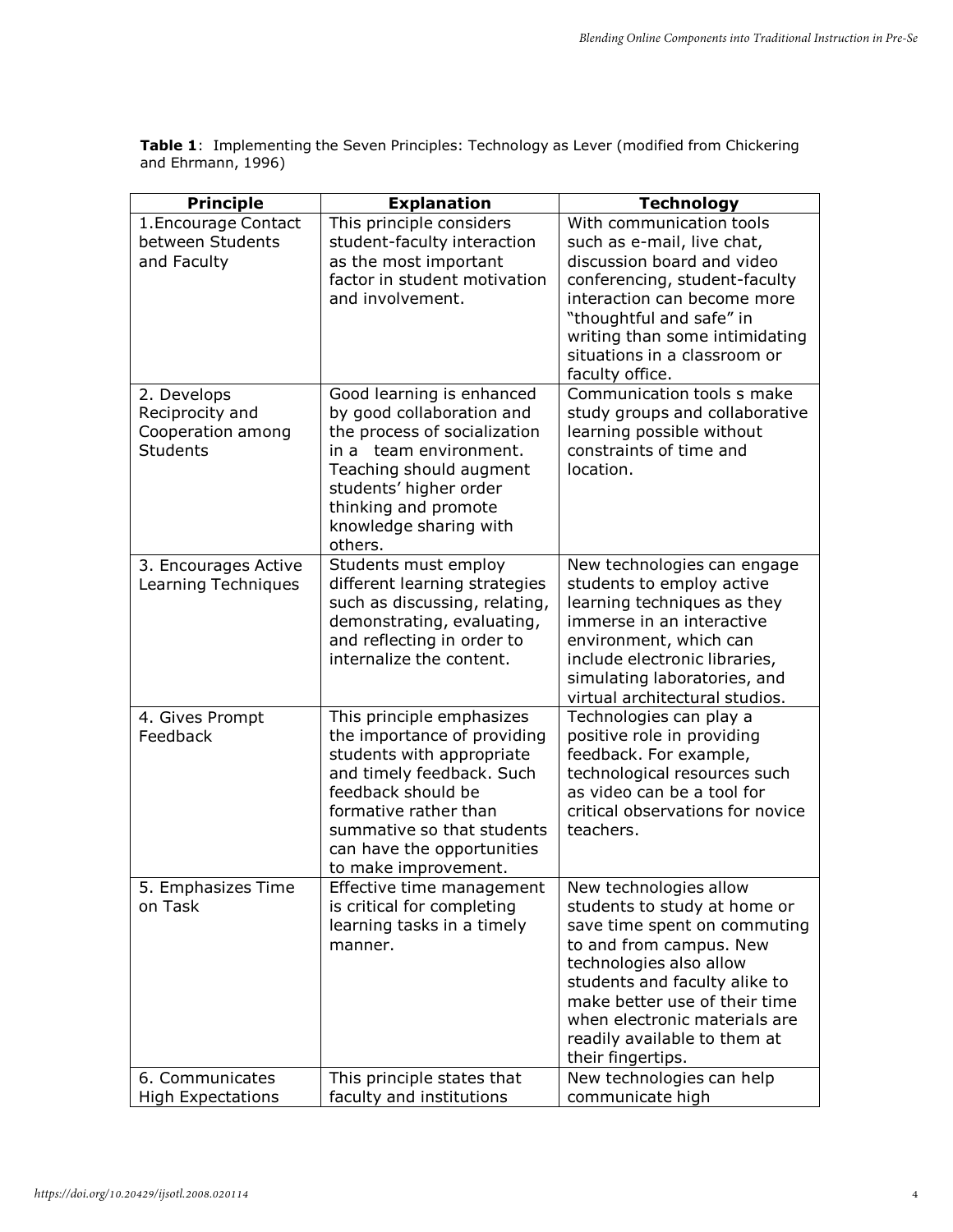|                                                        | should hold high<br>expectations for students.                                                                                                                                                                                                                                  | expectations in multiple ways<br>such as creating sufficient<br>authentic scenarios, presenting<br>conflicting perspectives, or<br>providing paradoxical data<br>sets. In these<br>instances, students feel<br>challenged in their learning<br>goals so that faculty can<br>subsequently communicate<br>their criteria and high<br>expectations for student<br>performance. |
|--------------------------------------------------------|---------------------------------------------------------------------------------------------------------------------------------------------------------------------------------------------------------------------------------------------------------------------------------|-----------------------------------------------------------------------------------------------------------------------------------------------------------------------------------------------------------------------------------------------------------------------------------------------------------------------------------------------------------------------------|
| 7. Respects Diverse<br>Talents and Ways of<br>Learning | Students learn in different<br>ways. Some are good at<br>theories while others are<br>good at hands-on tasks.<br>Regardless of their learning<br>styles, students need to be<br>given the opportunities to<br>explore and demonstrate<br>their talents in a variety of<br>ways. | New technologies can help<br>faculty design their teaching to<br>be more structured for<br>students who need it and<br>more open-ended for students<br>who don't. To this end,<br>student learning is self-paced<br>in order to accommodate<br>different ways of learning.                                                                                                  |

#### **Methodology**

#### **Course Description**

The course was delivered as an introduction to technology integration designed for education majors at a southern plains land-grant university. The goal of the course was not only to teach pre-service teachers technology skills, but more importantly, to help students integrate meaningful uses of technology into their teaching practices.

When the study was carried out, this course offered eight classes with about 20 students in each class. Historically, the course had been taught face-to-face. During the spring 2006 semester, the researcher redesigned the course and used blended online components across three classes of the course she taught. Specifically, the course content was carefully redesigned to center on three types of learning materials:

- 1. **Technology Literacy**: The learning of such technology tools as Microsoft Office bundle (Word Processor, PowerPoint, Excel, and FrontPage) and Inspiration (a visual thinking and learning tool produced by Inspiration Software, Inc.).
- 2. **Instructional Strategies:** The learning of technology integration into lesson plans across the curriculum.
- 3. **Educational Environment**: The discussion of technology-related topics such as copyright and Internet safety in educational settings.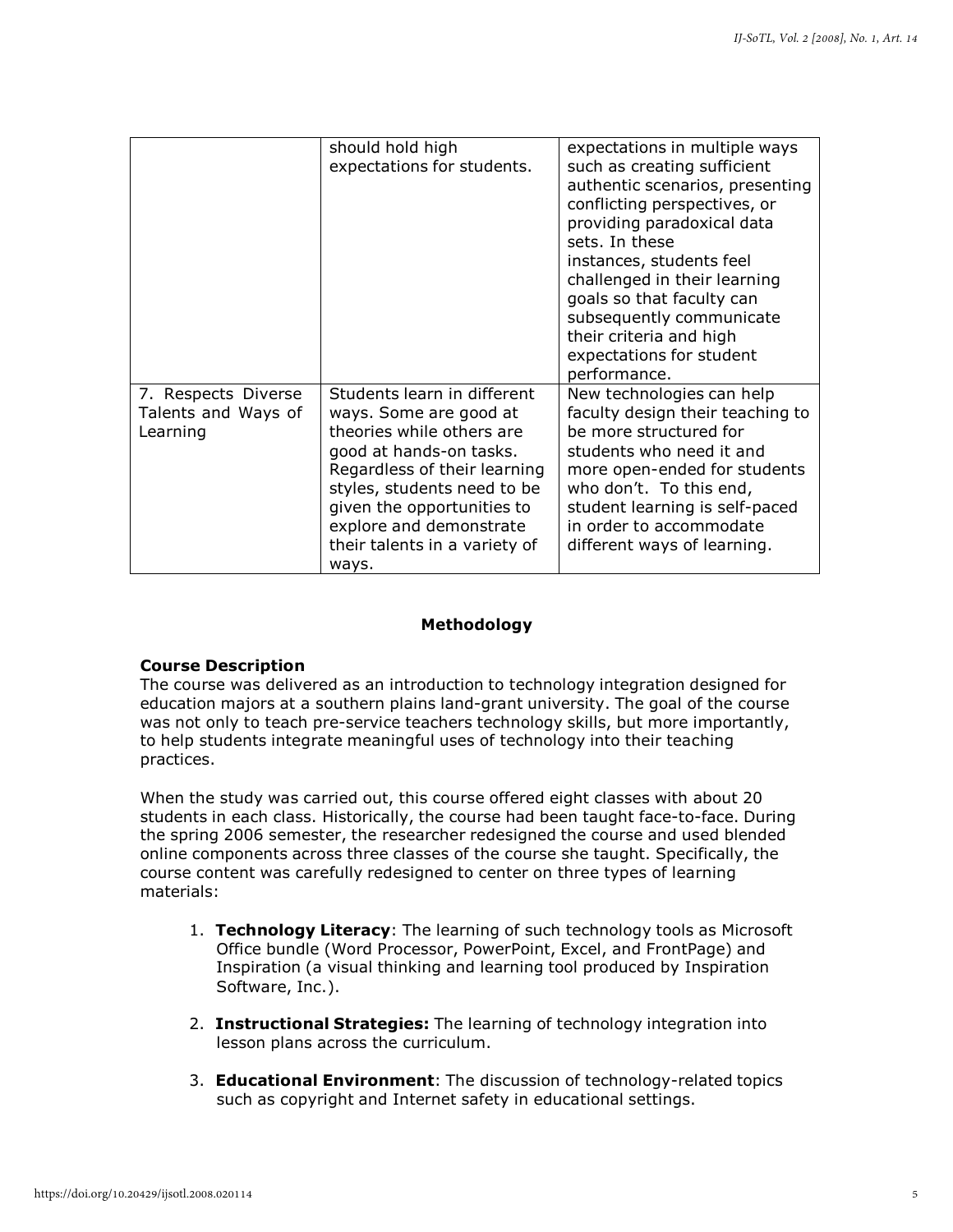The first type of learning, which focused on hands-on technology, was primarily carried out in face-to-face meetings. The last two types of learning were used in both face-to-face and online settings. To enhance the online learning experience, the instructor designed a multimedia environment that included PowerPoint slides, images, online quizzes, study guides, hyperlinks, film clips, and a digital drop box. The online activities included peer review of lesson plans, preliminary data collection of projects, and discussion of current hot topics. In particular, online activities were followed by an elaborated discussion of face-to-face class meeting.

#### **Research Questions**

- 1. Did pre-service teachers perceive improved learning when online components (such as digital materials and online activities) were combined with face-to-face instruction?
- 2. What teaching and learning practices were most effective when using blended instruction?
- 3. What concerns regarding blended instruction were identified by students?

#### **Procedure**

Blended instruction was introduced to students in the first face-to-face meeting. Several online practices were conducted in the first week on Blackboard, a Course Management System widely adopted at the university. In the second week, when the blended instruction began, the classes met twice weekly, instead of the normal three times, with an online activity that replaced one class meeting. Students were also told that the completion of one particular online activity counted for their face-toface attendance in that day when they did not have regular class. The blended approach was adopted for 15 weeks in three classes that enrolled 58 pre-service teachers.

#### **Instrument**

An electronic and anonymous survey was designed for this study. One particular study shed light on the development of the survey. Items 1 through 8 (see Table 2) in this study had been used with more than 300 students in a longitudinal study by The Pennsylvania State University, where six introductory undergraduate courses were redesigned from face-to-face to online instruction (Harwood & Engel, 2006). These items model the framework of Seven Principles. Items 9 and 10 in the survey were added by the instructor in that the Seven Principles also focused on the importance of giving prompt feedback to students and helping students finish their tasks on time. Moreover, each survey question was followed by an open-ended question, and the study utilized document analyses of online class assignments and course evaluation feedback.

To enhance the content validity, a faculty member who was familiar with pre-service teacher education reviewed the survey in order. Two follow-up focus groups were conducted with the students. Accordingly, the survey instrument was revised based on their feedback.

#### **Participants**

After securing Institutional Review Board approval for the survey and study protocol,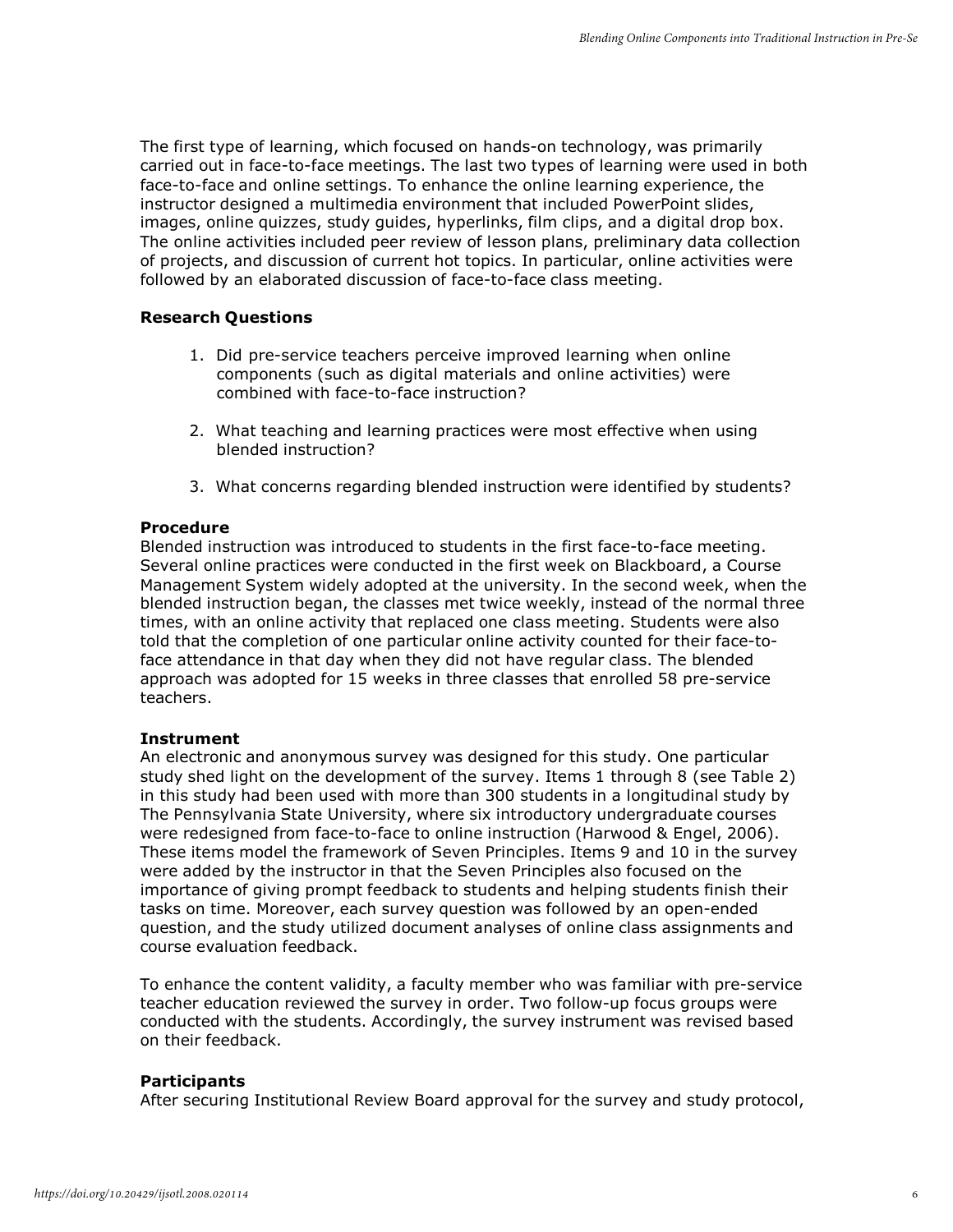the survey was distributed at the end of the course to all three classes. Of the 58 students who were enrolled, 46 completed the survey; 12 were absent from the classes on the day that the survey was taken. As a result, the return rate was 79%.

Of the 46 participants, 30 were female and 16 were male. Forty two (91%) were sophomores and juniors. Although over 75% of the participants said that they had used discussion boards and e-mail in other face-to-face classes, 82% of the participants indicated that this course was their first course in which real lecture time was replaced by some online learning.

#### **Results**

#### **Quantitative Data**

The findings indicated that students had a positive attitude toward blended instruction in all of the aspects of Seven Principles. Students had the most positive feedback on the improved quality of the course project (80%) and better understanding of the content (89%) (Table 2). Over 60% of the students indicated that blended instruction increased their interaction with the instructor and among students and helped build a learning community. Students valued prompt feedback (81%) as well. However, over half of the students indicated that they were not sure

or disagreed that blended instruction helped them finish their work on time.

| <b>Survey Item</b>                            | $5 =$           | $4 =$        | $3 =$         | $2 =$           | $1 =$                  |
|-----------------------------------------------|-----------------|--------------|---------------|-----------------|------------------------|
| Combined with face-to-face                    | <b>Strongly</b> | <b>Agree</b> | <b>Unsure</b> | <b>Disagree</b> | <b>Strongly</b>        |
| meetings, electronic<br>communication such as | Agree<br>(%)    | (9/0)        | (9/0)         | (%)             | <b>Disagree</b><br>(%) |
| discussion board, digital                     |                 |              |               |                 |                        |
| drop box, e-mail, blended                     |                 |              |               |                 |                        |
| instruction:                                  |                 |              |               |                 |                        |
| 1. improved the quality of                    | 17.4            | 63.0         | 13.0          | 6.5             | 0.0                    |
| course projects.                              |                 |              |               |                 |                        |
| 2. increased understanding                    | 34.8            | 54.3         | 17.4          | 4.3             | 2.1                    |
| of the content.                               |                 |              |               |                 |                        |
| 3. improved the quality of                    | 23.9            | 47.8         | 15.2          | 8.6             | 4.3                    |
| my work.                                      |                 |              |               |                 |                        |
| 4. improved my total course                   | 26.0            | 39.1         | 26.0          | 6.5             | 2.1                    |
| grade.                                        |                 |              |               |                 |                        |
| 5. increased interaction with                 | 23.9            | 41.3         | 23.9          | 8.6             | 2.1                    |
| other students.                               |                 |              |               |                 |                        |
| 6. increased interaction with                 | 21.7            | 39.1         | 19.5          | 13.0            | 4.3                    |
| the instructor.                               |                 |              |               |                 |                        |
| 7. increased understanding                    | 26.0            | 30.4         | 26.0          | 13.0            | 4.3                    |
| of my peers' thoughts.                        |                 |              |               |                 |                        |

**Table 2**: Students' Perceptions of Blended Instruction.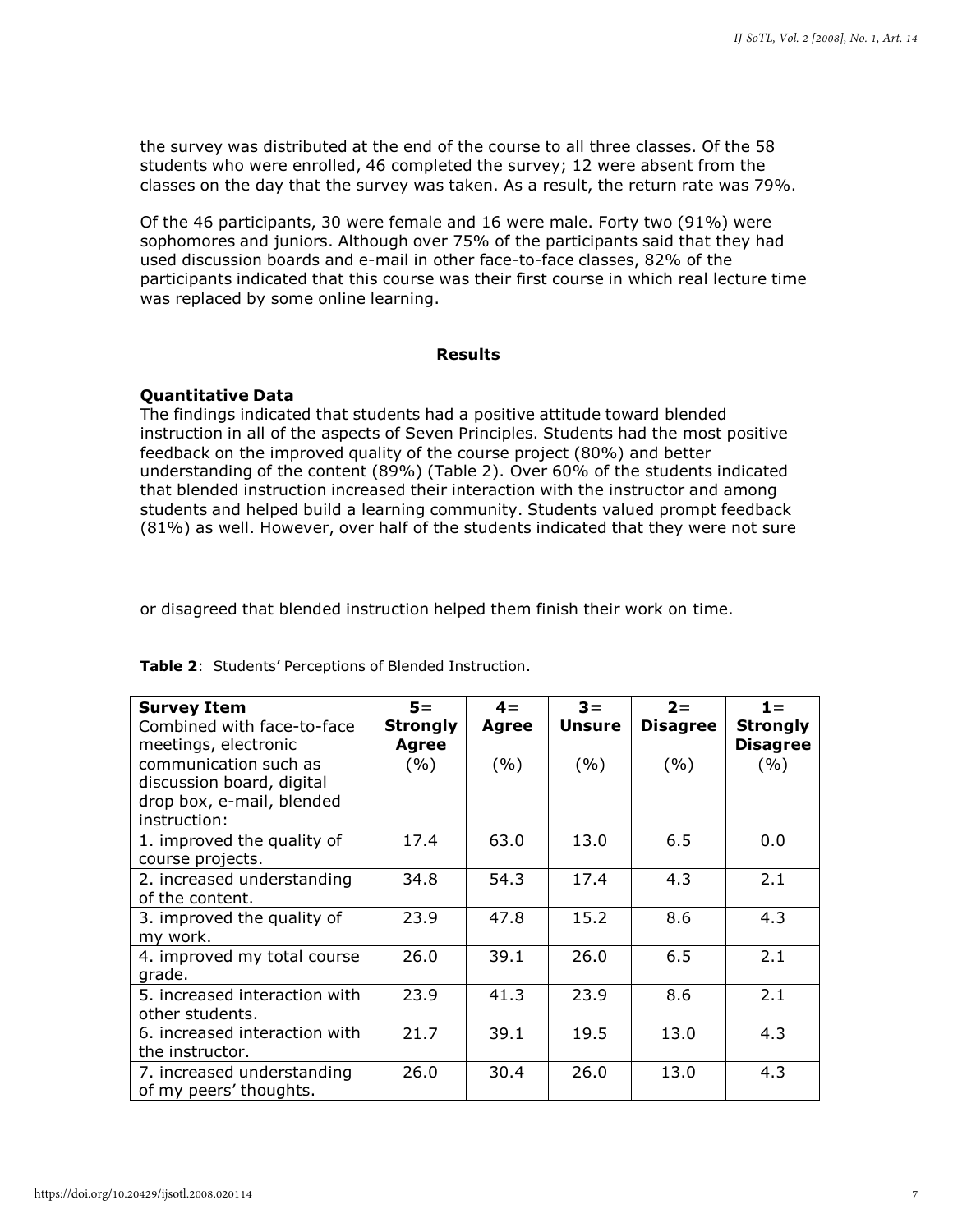| 8. increased a sense of<br>community | 30.4 | 39.1 | 21.7 | 6.5  |  |
|--------------------------------------|------|------|------|------|--|
| 9. helped finish my work on<br>time  | 17.3 | 34.7 | 32.6 | 13.0 |  |
| 10. gave prompt feedback             | 30.9 | 50.0 | 12.5 | 4.5  |  |

 $*$  Total N=46

#### **Qualitative Data**

Qualitative data were collected from the open-ended questions from the survey and from the course evaluations. These data showed mixed feedback regarding blended instruction. While the analysis of the students' written comments indicated that the majority of the students were positive about blended instruction, the analysis showed some concerns and criticism as well.

One area of concern was how the online activities were working to supplement faceto-face class time. One student said (Excerpt 1), "Assignments were vague and things that should have been covered in the beginning were covered after the fact." Another student noted (Excerpt 2), "I got lost in the first few weeks. Didn't know how online activities were accounted for the class time." These comments indicated that students were confused about the process of blended instruction, especially at the beginning of the course.

Another area of concern was that blended instruction increased the workload for a regular three-hour introductory course. One student said (Excerpt 3), "Work load was heavy. Too much for a three-hour class." Another student said (Excerpt 4), "I

thought online activities could give me some free time because I didn't have to go to the class, but I actually had to spend more time studying on those online assignments." Such comments are in line with the results in Survey item 9 (see Table 2), which was, when asked whether blended instruction helped finish students' work on time, nearly 50% of the students were not sure or disagreed.

The other student indicated that the format of online activities could be dynamic. One student indicated (Excerpt 5), "I liked those online activities, but they could be more interesting." Another student wrote (Excerpt 6), "I like online peer reviews, but the instructor could try something different to keep our enthusiasm."

The biggest criticism in this course, however, focused on grading of the online activities. For example, this course asked students to post their lesson plans on the discussion board. After receiving feedback from both the instructor and three peers, students revised their lesson plans and resubmitted to receive more points. The complaint, however, was not the clarity of the assignment or the process, rather students thought they deserved more points after revision. One student said (Except 7), "She critiqued our lesson plans and we fixed it, but still we couldn't get 100. Why?" Another student agreed (Excerpt 8), "Grading was harsh given that we did lots of online work. It was impossible to meet her standards in the rubric to score 100." One student indicated (Excerpt 9), "I like True and False questions. It is black and white. You don't need to worry about whether you can get a fair grade." The fourth student wrote (Excerpt 10), "We had this rubric for our lesson plans, but her grading was subjective. You just couldn't possibly get the top score even though you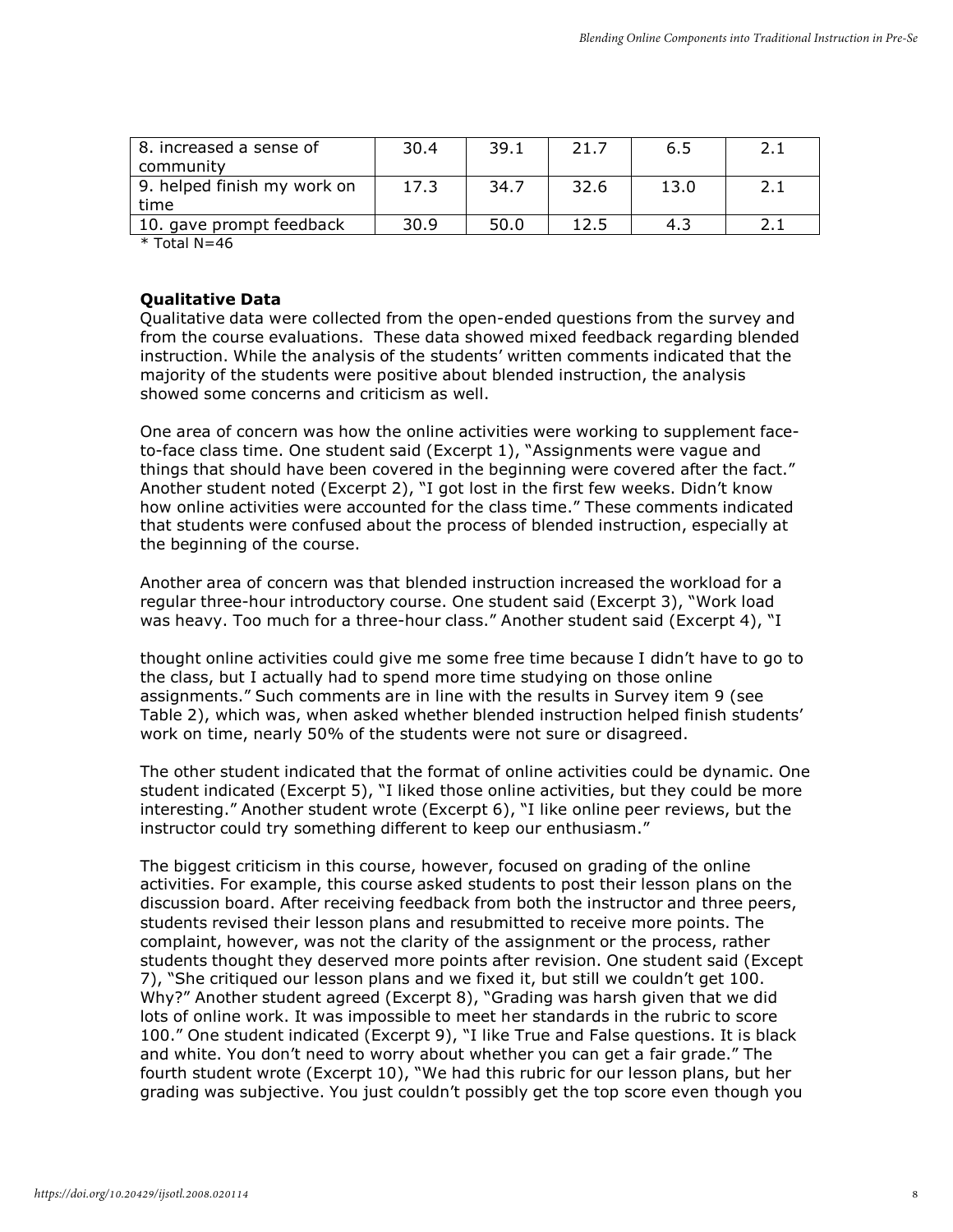had to do all the work." From these comments, students expected a higher grade especially when an online task seemed to require more than just doing the minimum.

#### **Conclusions and Implications**

This study investigated the perceived effectiveness of using online instruction as a supplement, or add-on, to a face-to-face pre-service education course. Forty six students who enrolled in three sections of an introductory technology education course completed the survey. The results of the study found that traditional face-toface meetings were most effective in teaching and learning hands-on technology tools, while online instruction provided a richer learning environment to accommodate various learning styles, personalize individual learning experiences, and reduce lecture time. The results of the study also found that students interacted actively with the instructor and their peers. In summary, the use of technologies in this blended course generated some good teaching and learning practices according to the Seven Principles. Meantime, the study also identified some lessons that might be particular in blended instruction. The following session discussed these lessons and wove them into other studies, thus giving the readers a broader view of using blended instruction in classrooms.

#### **Lessons Learned**

#### *Lesson 1. Giving sufficient time for smooth transition from face-to-face to blended instruction.*

The results of the study indicated that students found it hard to adopt the blended approach at the beginning. Indeed, learning activities vary greatly in and out of the classroom. For gentle transitions, students required sufficient time and assistance to understand the blended process. In fact, even though many students (76%) may have been exposed to online courses or discussion boards, eighty two percent (82%) indicated that this course was their first in which lecture time was replaced by online learning.

Researchers indicate that blended instruction can be challenging for students to adjust to technology-enhanced independent learning materials, computerized testing, and the shift from instruction from presentation to facilitation can be rough (Ho & Burniske, 2005; Martyn, 2003). As a result, a blended approach requires continuous negotiation with students about the pace of instruction and the acculturation to online learning (Ho & Burniske, 2005). With this in mind, it is suggested that instructors give students sufficient times to overcome the learning curve in the first few weeks. Instructors are supposed to provide explicit and repeated explanations about the model and the process, start small and keep the activities simple, most importantly, they should give students time to practice in the first few weeks (Aycock, Garnham, & Kaleta, 2002).

#### *Lesson 2. Facilitating the change of learning paradigm*.

The results of the study showed that students were concerned about their work load and how blended instruction might interfere with finishing their work on time. On the one hand, the students seemed eager and welcomed a blended approach for its flexibility (see results of Quantitative Data). On the other hand, they may not have realized that the blended approach comes with a paradigm shift from instructor-led instructor to self-directed learning (see results of Qualitative Data). The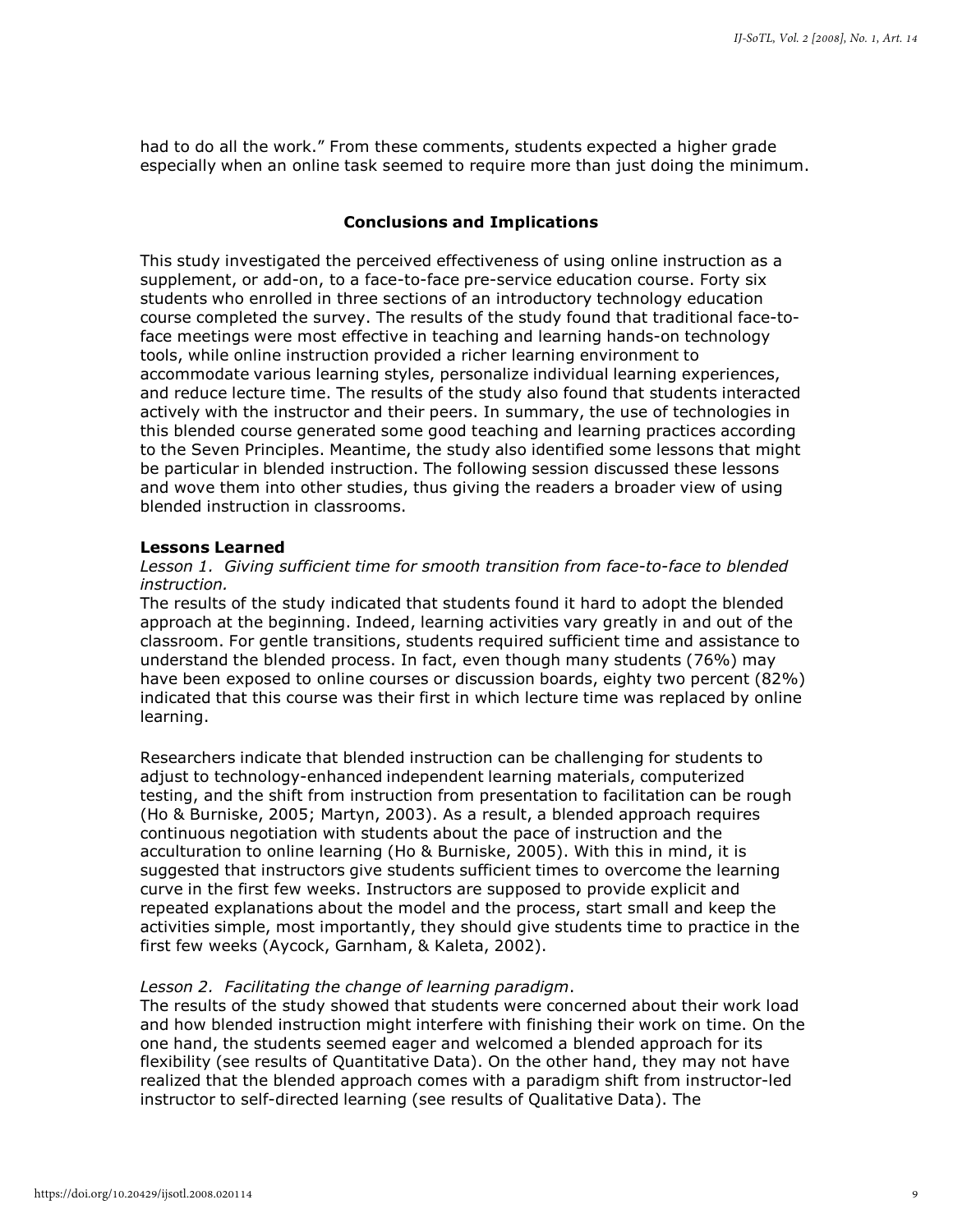inconsistency on the part of the students was not unusual. In their blended course project, Aycock, Garnham, & Kaleta (2002) found that many of their students did not perceive time spent in class in a traditional course as "work," but they did perceive that the time they spent online was "work." Their study also reported that students did not actively take responsibility for their learning and did not have strong time management skills.

Thus, it is important for instructors to explain clearly the rationale of using blended instruction and to pay attention to their students' expectations and skills. It is critical for the instructors to help students grasp the real concept of blended instruction, which accommodates different learning styles and self-directed learning. In doing so, students will not mistake blended instruction for release time from traditional class time.

#### *Lesson 3. Constructing meaningful online activities which integrate face-to-face learning*.

This blended course provided students with carefully selected online materials, which included examples, cases, scenarios, problems, problem-solutions, electronic articles, video links, and library reserves. In this environment, the delayed-time exchange of conversation allowed students to have time for reflection, enhance the preparedness of the topics, and eventually present their opinions in their writing with in a deeper level of learning (Markel, 2001).

A lesson learned from this course, however, is that the aforementioned multimedia environment would not be readily picked up by students if online activities were randomly assembled. In fact, a blended course could easily become disjointed into a set of stand-alone activities without careful design (Sutherland, Marcus, & Jessup, 2005). If students felt that face-to-face and online components were not well integrated, they could be very critical toward the instructor and the learning in general (Aycock, Garnham, & Kaleta, 2002).

In other words, the online activities should be clear on how activities are connected to the face-to-face learning, what outcomes are expected, and how the end products are evaluated. Another piece of reflection is that the format of the online activities should be dynamic and creative so as to keep students' learning interest.

Lesson 4. Developing effective formative assessment strategies and grading *expectations*. As mentioned in Lesson 1, students in this course often felt anxious to a new instructional approach, especially in the first few weeks. To reduce the anxiety, one lesson learned from this course is to give prompt and ongoing feedback to students along the semester. Note that feedback can be given both by the instructor and the students. For example, the students in this course improved their lesson plans after receiving feedback from the instructor and their peers. Another way to provide prompt feedback to students was the use of online quiz scoring and grade reports throughout the semester. Such immediate feedback can help identify knowledge deficiencies on the part of the students so that the instructor can close the deficiencies in a timely manner.

Tying what is learned from this course back to the literature, the aforementioned practices fall into the two types of feedback identified in the literature: verification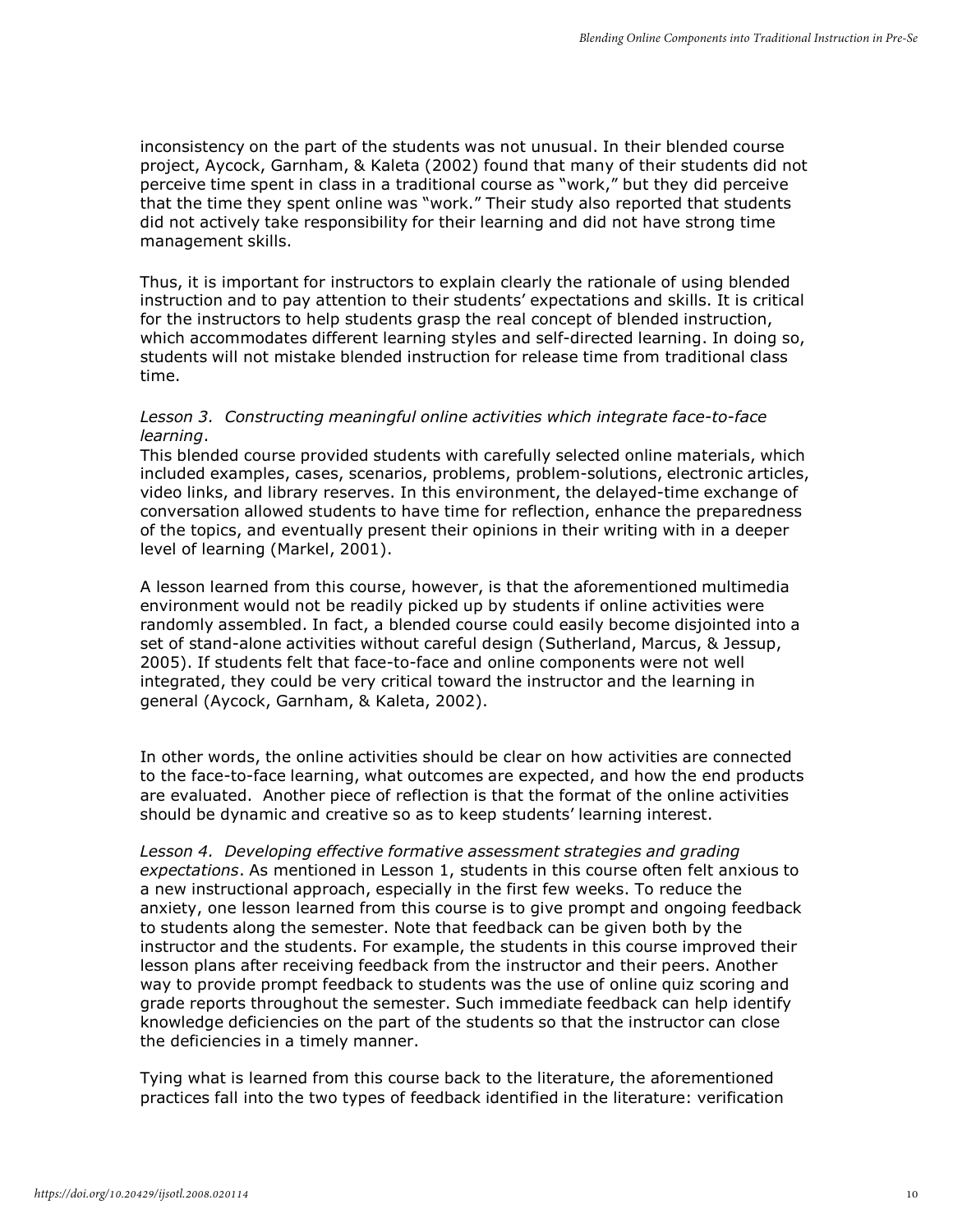(simple judgment of whether an answer is correct or not) and elaboration (extensive elaborative and diagnostic information) (Kulhavy & Stock, 1989). Providing both types of feedback is helpful to enhance critical learning and higher order skills.

It is worth noting that the students in this course expected higher or full scores after they revised their assignments. Such expectations may not particularly have direct connections with blended instruction. However, since students may perceive the time they spent online as real "work" (Aycock, Garnham, & Kaleta, 2002), it is important that instructors need to make explicit expectations about grading criteria and outcomes up front. In other words, if the quality of the work, instead of the amount of time spent on the work, justify a final score, it is important to let students know the instructors' expectations up front. Such expectations can often be misinterpreted by some students.

#### *Lesson 5. Reinforcing the value of collaborative learning*.

In this course, students' feedback indicated that blended instruction helped increase interaction with peers and built a learning community. From students' comments, it is suggested that instructors keep in mind that online activities should not stand alone as simply self-study materials, which can create feelings of isolation that are characteristic of online learning (Ho & Burniske, 2005). Before or after each online activity, it is important to take time to introduce the activity and have an elaborated discussion of the collaborative project in the face-to-face meetings. The debriefing sessions will help students see the integration of online activities with face-to-face learning, as mentioned in lesson 3.

Lesson 5 is in line with the literature. Researchers reinforced the suggestion of focusing on collaborative learning in education. Moallem (2003) stated that "while learning is ultimately an individual enterprise, the support of a group with a common learning objective can produce a synergistic facilitation of learning by each member of that group" (p. 84). Similarly, Holmes et al. (2001) considered that collaborative learning was "an approach to learning in which students not only construct their own knowledge as a result of interaction with their environment but are also actively engaged in the process of constructing knowledge for their learning community" (p. 1).

#### **Future Studies**

Future studies should explore what factors affect the effectiveness of blending online components with face-to-face instruction. For example, the effectiveness of blended learning could be dependent on course level (introductory or advanced), the nature of the content (experimental or conceptual), the purpose of technology education (technology literacy or technology integration across curriculum), or the role of the instructor (instructor-led or instructor-facilitated). Future studies could also investigate patterns of student participation in both synchronous and asynchronous environments. Indeed, a shared understanding of both delivery modes can lay the groundwork for effective blending of face-to-face and online learning.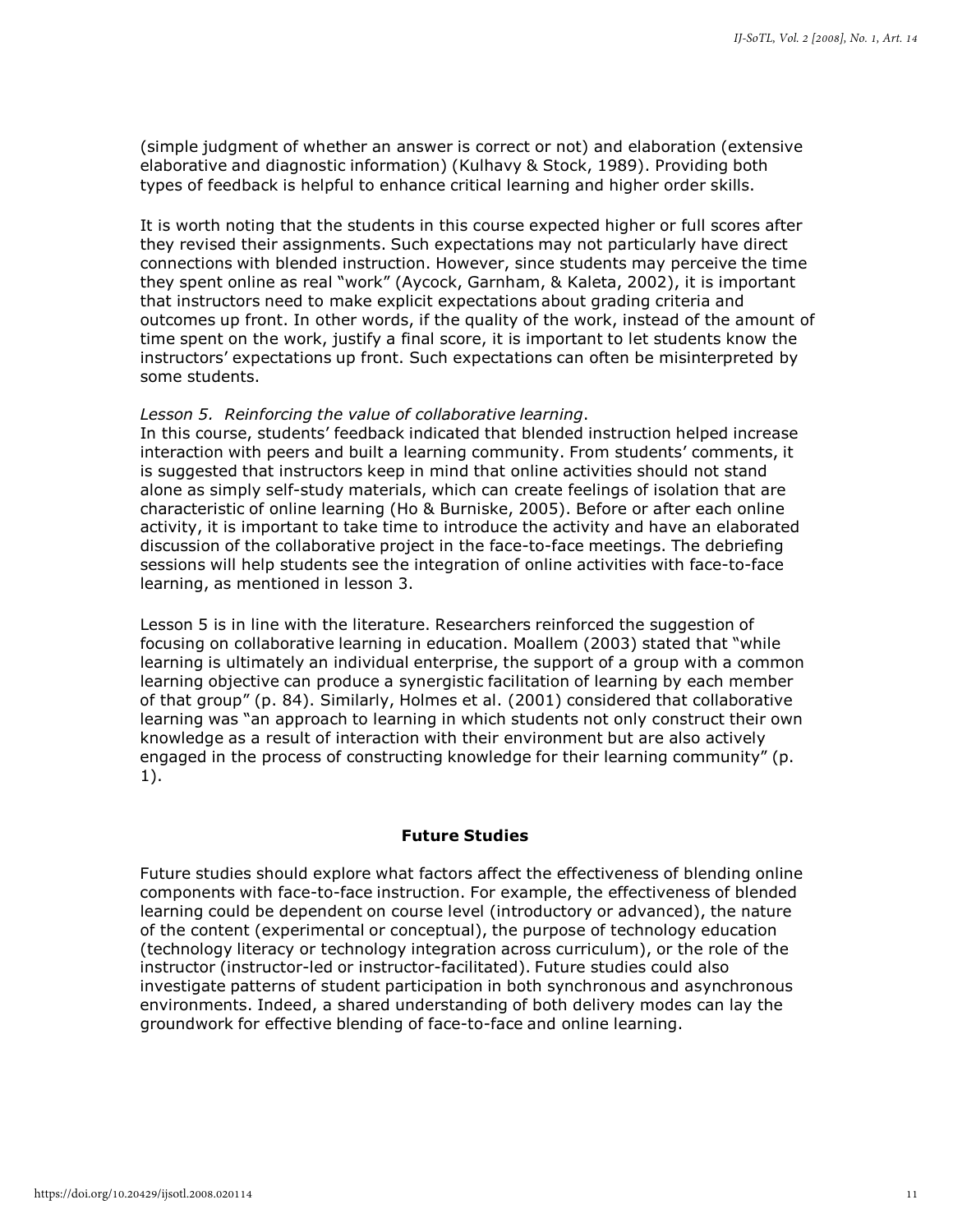#### **References**

Aycock, A., Garnham, C., & Kaleta, R. (2002). Lessons learned from the hybrid course project. *Teaching with Technology Today*, 8(6). Retrieved April 18, 2006, from<http://www.uwsa.edu/ttt/articles/garnham2.htm>

Barnes, R. (2005). Moving towards technology education: Factors that facilitated teachers' implementation of a technology curriculum. Journal of Technology Education, 15(2). Retrieved July 23, 2006 from <http://scholar.lib.vt.edu/ejournals/JTE/v15n2/warner.html>

Bonk, C., J. & Graham, C. R. (2005). *Handbook of blended learning: Global perspectives, local designs.* San Francisco, CA: Pfeiffer Publishing.

Carlson, R. D., & Gooden, J. S. (1999). Are teacher preparation programs modeling technology use for pre-service teachers? *ERS Spectrum*, 17(3), 11-15.

Chickering, A., & Ehrmann, S. C. (October, 1996). Implementing the seven principles: Technology as lever. *AAHE Bulletin*, p. 3-6.

Chickering, A. W., & Gamson, Z. (March, 1987). Seven principles for good practice in undergraduate education. *AAHE Bulletin*. Retrieved May 17, 2006, from <http://honolulu.hawaii.edu/intranet/committees/FacDevCom/guidebk/teachtip/7princ> ip.htm

Dukes, L. L., Waring, S. M., & Koorland, M. A. (2006). The blended course delivery method: The not-so-distant education. *Journal of Computing in Teacher Education*, 22(4)*,* 153-158.

Ertmer, P. A., Ottenbreit-Leftwich, A., & York, C. S. (2006-07). Exemplary technology-using teachers: Perceptions of factors influencing success. *Journal of Computing in Teacher Education*, 23(3), 87-96.

Graham, C., Cagiltary, K., Lim, B., Craner, J., and Duffy, T. M. (March/April, 2001). Seven principles of effective teaching: A practical lens for evaluating online courses. *The Technology Source*. Retrieved February 21, 2006, from <http://www.westvalley.edu/trc/seven.html>

Hofer, M. (2005). Technology and teacher preparation in exemplary institutions: 1994 to 2003. *Journal of Computing in Teacher Education*, *22(1)*.

Ho, C. P., & Burniske, R. W. (2005). The evolution of a hybrid classroom: Introducing online learning to educators in American Samoa. *TechTrends*, 49(1), 24-29.

Kay, R. H. (2006). Evaluating strategies used to incorporate technology into preservice education: A review of the literature. *Journal of Research on Technology in Education*, 38(4), 383-408.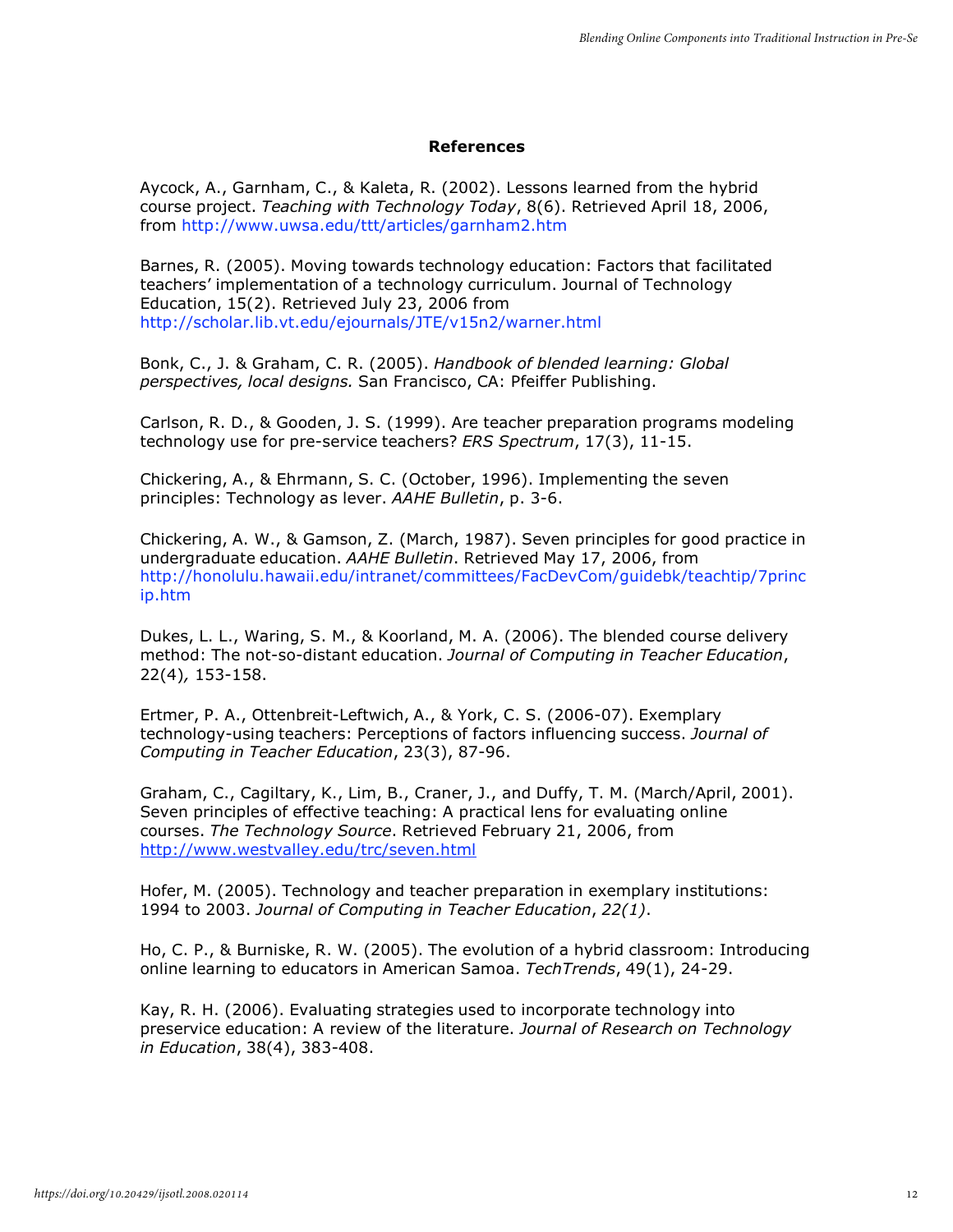Kelly, M.G. (Ed.). (2002). *National educational technology standards for teachers: Preparing teachers to use technology* (1<sup>st</sup> ed.). Eugene, OR: International Society for Technology in Education.

Kerres, M., & Witt, C. D. (October, 2003). A didactical framework for the design of blended learning arrangements. *Journal of Educational Media*, 28(2-3), 101-113

Kim, K. J., & Bonk, J. (2006). *EDUCAUSE Quarterly*, 4, 22-30.

Kulhavy, R. W., & Stock, W. A. (1989). Feedback in written instruction: The place of response certitude. *Educational Psychology Review*, 1(4), 279-308.

Lankbeck, R., & Mugler, F. (2000). Distance learners of the South Pacific: Study strategies, learning conditions, and consequences for course design. *Journal of Distance Education*, 15. Retrieved June 19, 2007, from <http://cade.athabascau.ca/vol15.1/landbeck.html>

Markel, S. L. (2001). Technology and education online discussion forums: It's in the response. *Online Journal of Distance Learning Administration*, 4(2). Retrieved March 20, 2006, from<http://www.westga.edu/~distance/ojdla/summer42/markel42.html>

Marra, R. (2004). An online course to help teachers "use technology to enhance learning": Successes and limitations. *Journal of Technology and Teacher Education*, 12(3), 411- 429.

Marsh, G. E., McFadden, A. C., & Price, B. J. (2003). Blended instruction: Adapting conventional instruction for large classes. *Online Journal of Distance Learning Administration*, 6(4). Retrieved August 30, 2006 from, <http://www.westga.edu/~distance/ojdla/winter64/marsh64.htm>

Martyn, M. (2003). The hybrid online model: Good practice. *EDUCAUSE Quarterly*, 1, 18-23.

McDonald, J. (2002). Is "as good as face-to-face" as good as it gets? *JALN,* Volume 6 (2), 10-23.

Moallem, M. (2003). An interactive online course: A collaborative design model. *Educational Technology Research and Development*, 51(4), 85-103.

Moursund, D., & Bielefeldt, T. (1999). *Will new teachers be prepared to teach in a digital age? A national survey on information technology in teacher education.* Santa Monica, CA: Miken Exchange on Education Technology.

Murphy, P. (December, 2002). *The hybrid strategy: Blending face-to-face with virtual instruction to improve large lecture courses*. Retrieved May 12, 2006, from <http://www.ucop.edu/tltc/news/2002/12/feature.php>